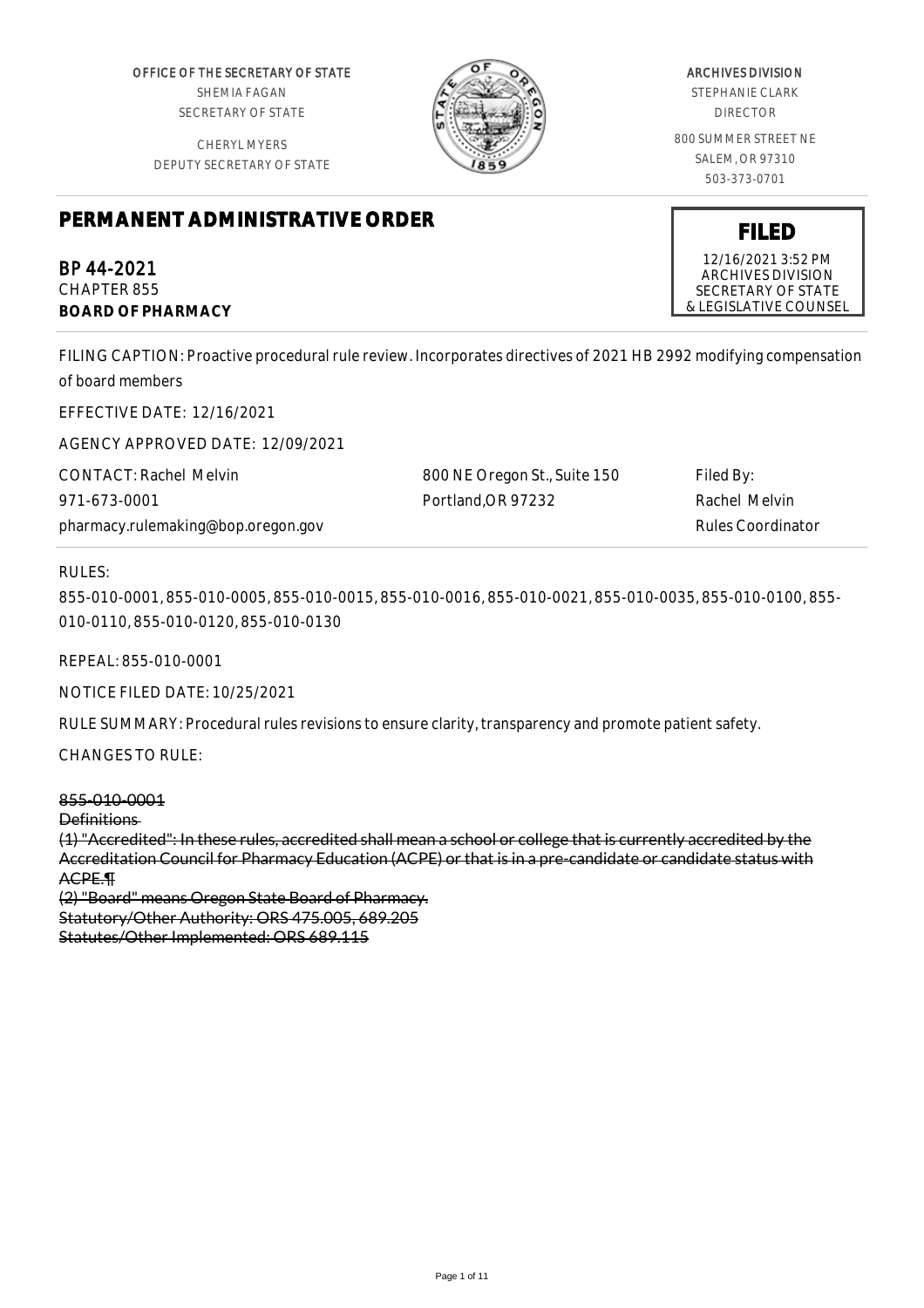## NOTICE FILED DATE: 10/25/2021

RULE SUMMARY: Procedural rules revisions to ensure clarity, transparency and promote patient safety.

CHANGES TO RULE:

855-010-0005 Meetings ¶

(1) The Bboard meetings shallmust be held not less than once every three months as designated by the Bboard.¶ (2) The President of the Bboard shall havmust have the power to call special meetings, subject to ORS 689.185, when it may be deemed necessary or upon request of a majority of members.¶

(3) The Bboard shallmust hold an annual meeting each year for the election of officers, the reorganization of the Bboard and the transaction of other business, which may include but is not limited to:¶

(a) Approval of ACPE programs;¶

(b) Approval of preceptor sites;providers of continuing pharmacy education accredited by the Accreditation Council for Pharmacy Education (ACPE); ¶

(eb) Approval of accredited schools and colleges of pharmacy;  $\text{F}$ 

(d) Review and adopt by reference the Federal list accredited, accredited with probation, pre-candidate ofr controlled substaandidate status by ACPE; and¶

(c) Review and adopt standards by references.

Statutory/Other Authority: ORS 689.205

Statutes/Other Implemented: ORS 689.135, ORS 689.151, ORS 689.185, ORS 689.255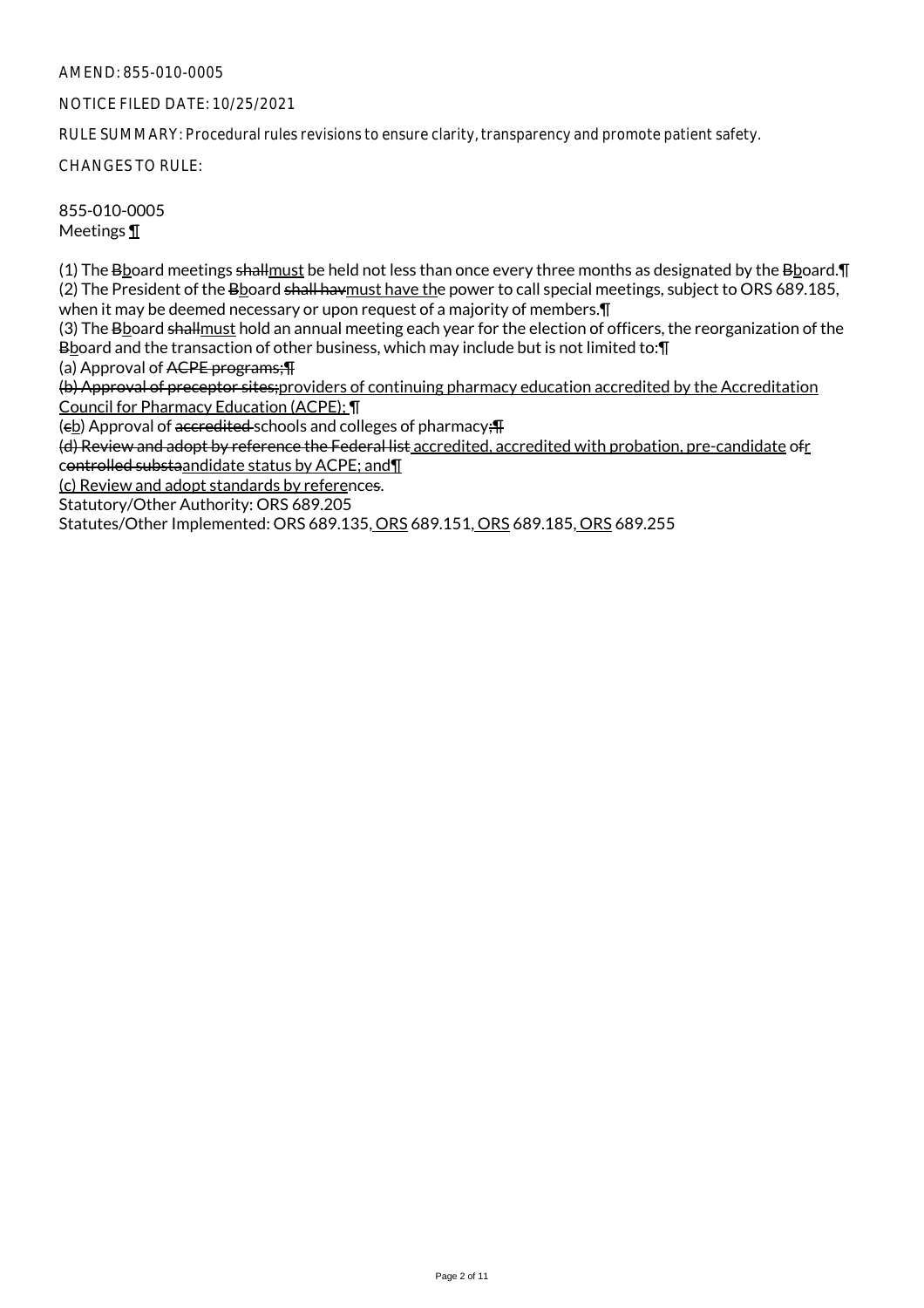## NOTICE FILED DATE: 10/25/2021

RULE SUMMARY: Procedural rules revisions to ensure clarity, transparency and promote patient safety.

CHANGES TO RULE:

855-010-0015 Individual Commitments ¶

(1) Board members shall must be governed by Bboard action and shall must make no individual commitments or promises on matters of Bboard policies.¶

(2) No declaration shallmust be made nor vote taken on any question, except at Bboard meetings. However, after due notification to each Board member, emergency votes may be taken by telephone conference or mail ballot of a majority of Board members, such vote to be confirmed at the next Board meeting.

Statutory/Other Authority: ORS 689, ORS 183 Statutes/Other Implemented: ORS 183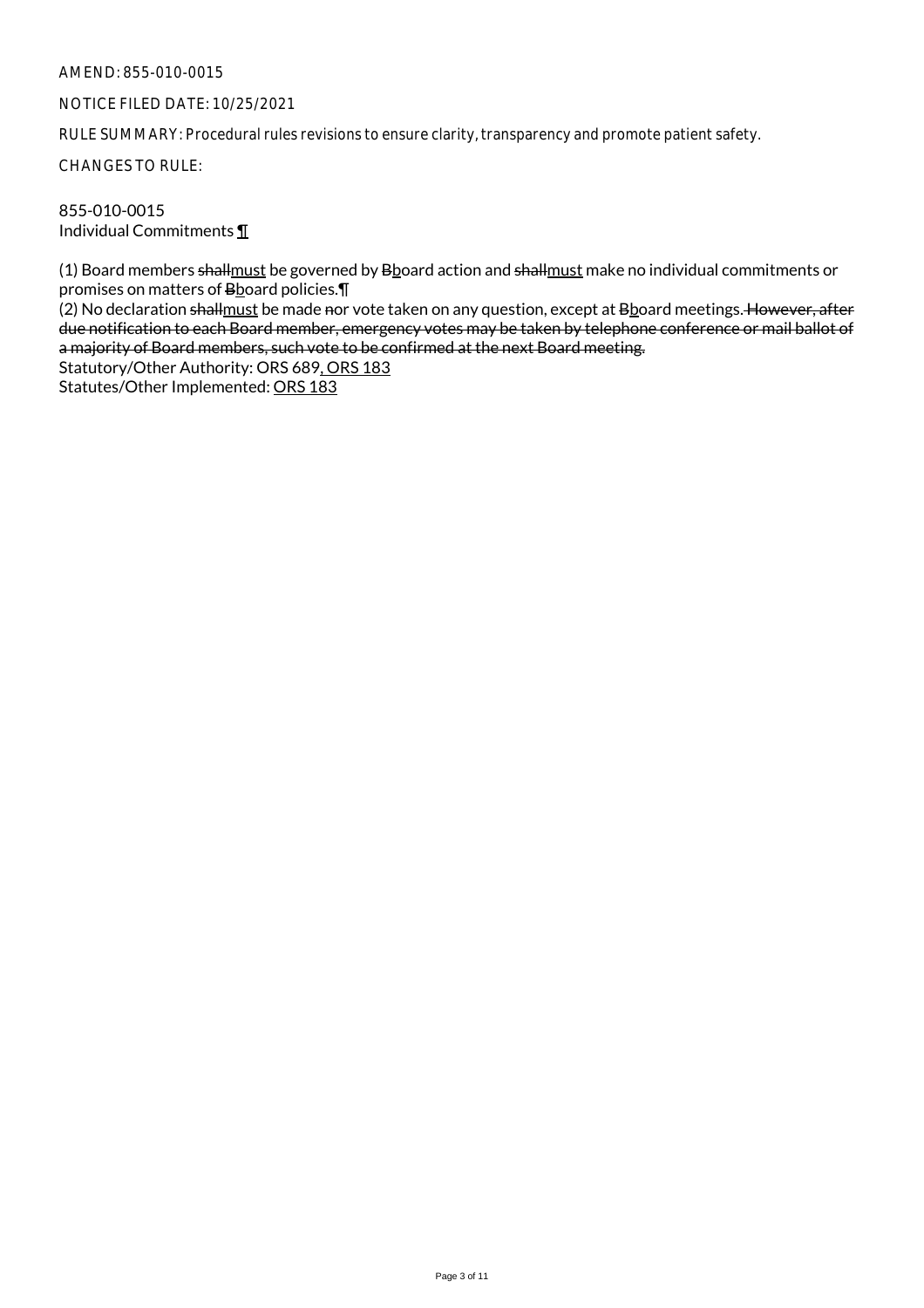REPEAL: Temporary 855-010-0016 from BP 21-2021

NOTICE FILED DATE: 10/25/2021

RULE SUMMARY: Modifies amount of compensation paid to board members and Public Health and Formulary Advisory Committee members of the Oregon Board of Pharmacy. Requires board to pay compensation and expenses to certain members with adjusted gross income below threshold outlined in ORS 292.495. Provides that members may decline to accept compensation or reimbursement. Procedural rules revisions to ensure clarity, transparency and promote patient safety.

CHANGES TO RULE:

## 855-010-0016

Board Administration and Policies: Pharmacy Board Member or Formaland Public Health and Pharmacy Formulary Advisory Committee Member Compensation

(1) A board member of member of an aand Public Health and Pharmacy Formulary Advisory eCommittee member of the Oregon Board of Pharmacy who is entitled to compensation under ORS 292.495 is eligible to receive up to \$100 compensationan amount equal to the per diem amount paid to members of the Legislative Assembly under ORS 171.072 when engaged in the performance of official duties for each day, calculated as whichever amount is the greater of: ¶

(a) \$50 after a minimum of three hours of service; or ¶

(b) \$100 after a minimum of six hours of service. or portion thereof.¶

(2) For the purpose of compensation, a board member or member of an athe Public Health and Pharmacy Formulary Advisory eCommittee is considered engaged in the performance of official duties when: I

(a) The activity furthers the Bboard's mission, such as attending a board meeting; ¶

(b) Engaged in an activity at the request of the board chair or authorized by a vote of the board in advance of the activity; or ¶

(c) Attending an official advisory committee, such as the Public Health & Pharmacy Formulary Advisory Committeeauthorized meeting.¶

(3) Except as otherwise provided by law, all members, including those employed in full-time public service, may receive actual and necessary travel or other expenses actually incurred in the performance of their official duties within the limits provided by law or by the Oregon Department of Administrative services under ORS 292.210-, ORS 292.220, ORS 292.230, and ORS 292.250.¶

(4) NoA board or emember or Public Health and Pharmacy Formulary Advisory Committee member shall beis not required to accept compensation or reimbursement of travel expenses while performing their official duties as a board or appointed committee member.

Statutory/Other Authority: ORS 689.115, ORS 689.205

Statutes/Other Implemented: ORS 689.115, ORS 2942.495, ORS 689.175, ORS 689.645, 2017 OL Ch. 106ORS 689.649, ORS 171.072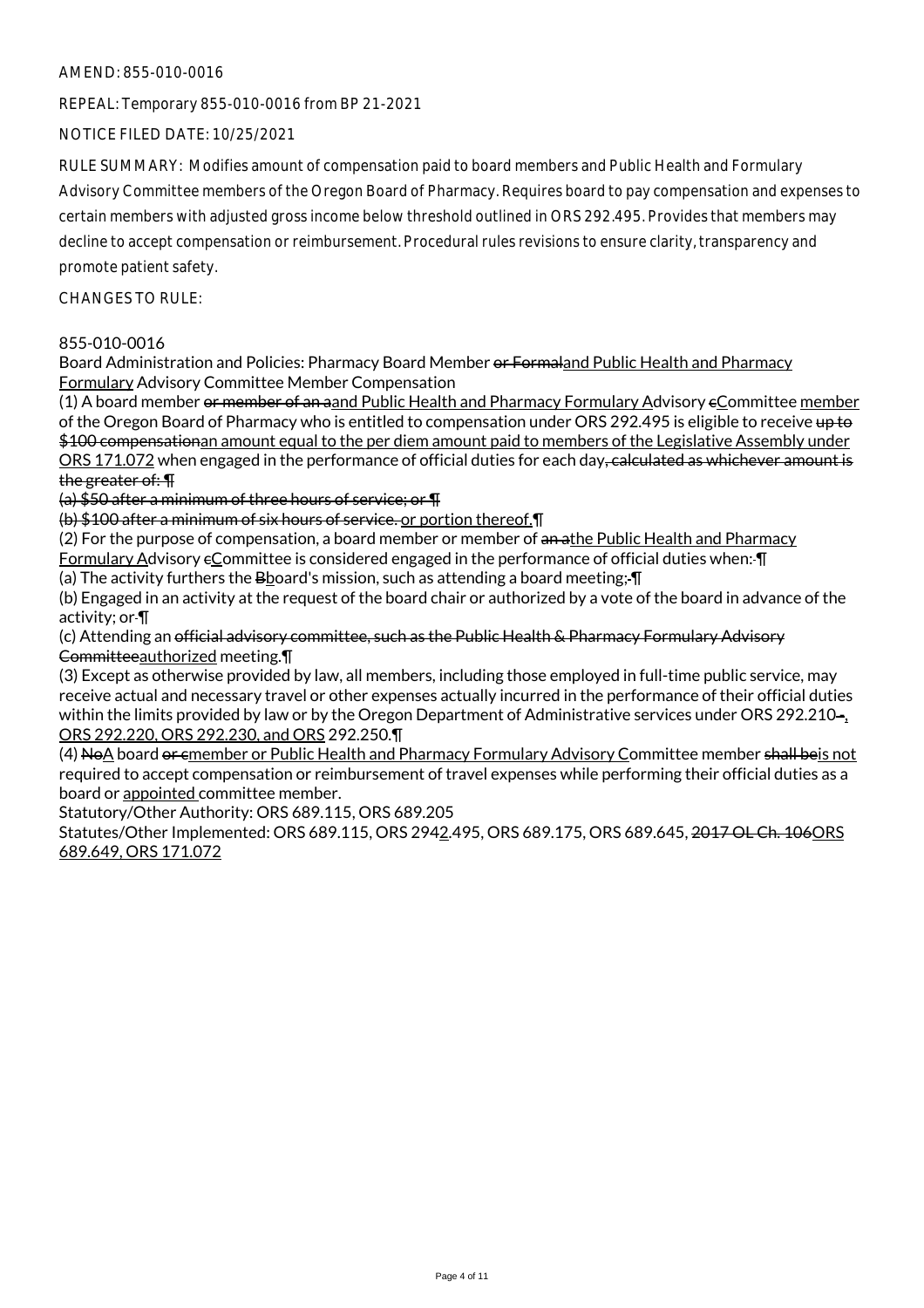## NOTICE FILED DATE: 10/25/2021

RULE SUMMARY: Procedural rules revisions to ensure clarity, transparency and promote patient safety.

CHANGES TO RULE:

855-010-0021 Adoption by Reference ¶

(1) The board adopts standards and other publications by reference, as necessary, through administrative rule. When a matter is included in a referenced publication that is in conflict with Oregon Revised Statutes or Oregon Administrative Rules, the statute or rule applies and the standard provision does not. All remaining parts or application of the standard remain in effect.¶

(2) All outside standards, statutes, rules and publications referred to in any rules adopted by the Bboard are by those references made a part of those rules as though fully set forth. Copies are available for inspection in the office of the Board of Pharmacy.

Statutory/Other Authority: ORS 689.205 Statutes/Other Implemented: ORS 689.205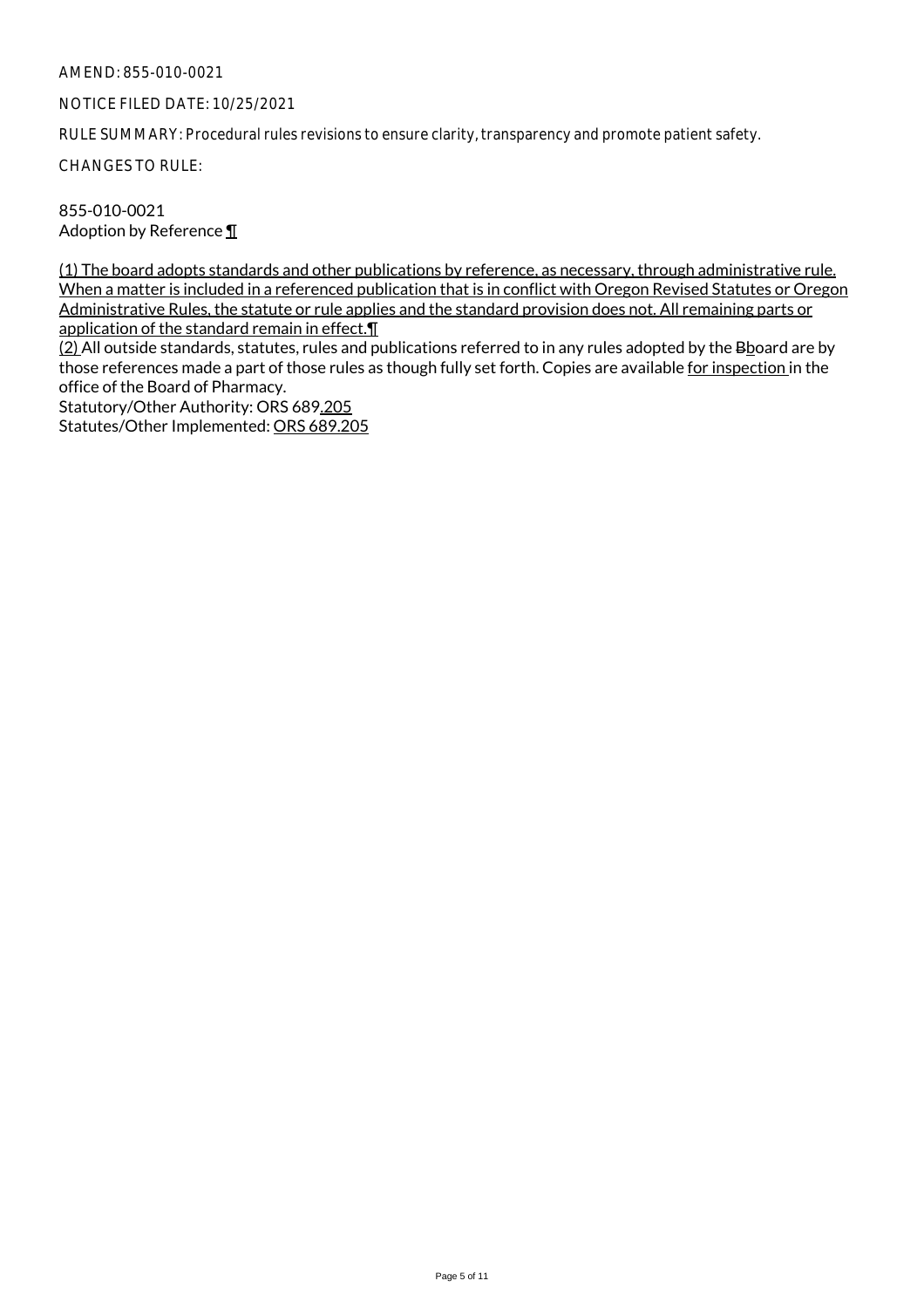## NOTICE FILED DATE: 10/25/2021

RULE SUMMARY: Procedural rules revisions to ensure clarity, transparency and promote patient safety.

CHANGES TO RULE:

855-010-0035 Board Compliance Program ¶

The Bboard's Compliance Director and Pharmacy Inspectors shall Compliance Officers must be pharmacists licensed in the State of Oregon. Statutory/Other Authority: ORS 689.205 Statutes/Other Implemented: ORS 689.195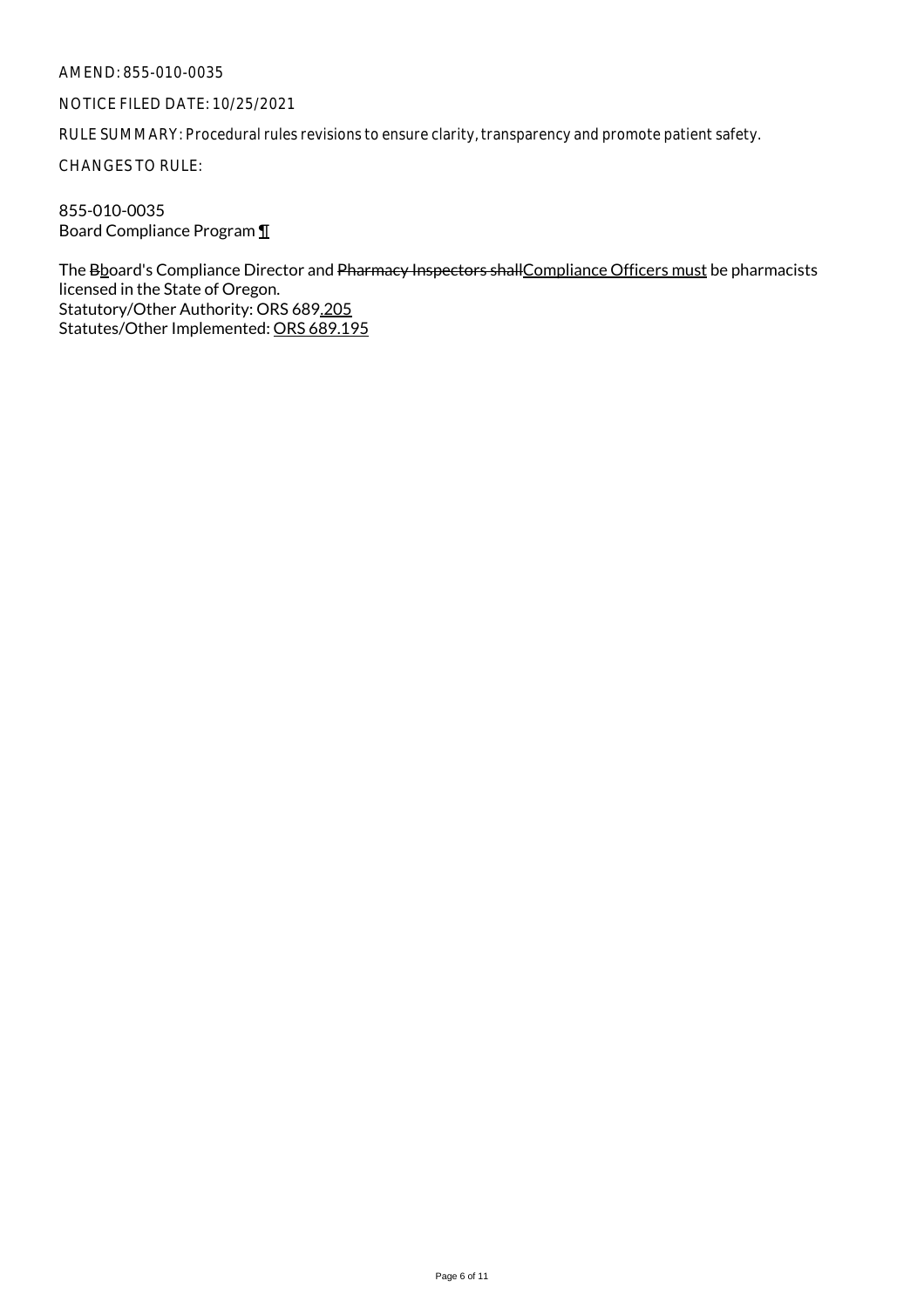## NOTICE FILED DATE: 10/25/2021

RULE SUMMARY: Procedural rules revisions to ensure clarity, transparency and promote patient safety.

CHANGES TO RULE:

## 855-010-0100

State and Nationwide Criminal Background Checks for Licensure

(1) The purpose of this rule is to provide for the reasonable screening of: applicants for licensure; directors, officers and designated representatives of drug outlets applying for registration; and individuals subject to investigation by the Bboard, in order to determine if they have a history of criminal behavior such that they are not fit to be granted or retain a license or registration issued by the Bboard. ¶

(2) "Subject individual" means a person from whom the Bboard may require legible fingerprints for the purpose of a state or nationwide criminal records check and fitness determination. In this rule, subject individual means: applicants for licensure or renewal of a license; directors, officers and designated representatives of drug outlets applying for registration or renewal of a registration; and individuals subject to an investigation by the Bboard. ¶ (3) Criminal records checks and fitness determinations are conducted according to ORS 181A.170 to, ORS 181A.175, ORS 181A.180, ORS 181A.185, ORS 181A.190, ORS 181A.195, ORS 181A.200, ORS 181A.205 ORS 181A.210, ORS 181A.215, ORS 670.280, ORS 676.303, and OAR 125-007-0200 to 125-007-031OAR 125-007- 0200, OAR 125-007-0210, OAR 125-007-0220, OAR 125-007-0250, OAR 125-007-0260, OAR 125-007-0270, OAR 125-007-0300, OAR 125-007-0310, and OAR 125-007-0330. ¶

(a) The Bboard will request that the Oregon Department of State Police conduct a state and nationwide criminal records check, using fingerprint identification of subject individuals. The Bboard may conduct state criminal records checks on subject individuals and any licensee through the Law Enforcement Data System maintained by the Oregon Department of State Police in accordance with rules adopted, and procedures established, by the Oregon Department of State Police. Criminal history information obtained from the Law Enforcement Data System must be handled in accordance with ORS Chapter 181A, OAR 257-010 toand OAR 257-015 and applicable Oregon Department of State Police procedures. ¶

(b) The applicant or licensee must disclose all arrests, charges, and convictions regardless of the outcome or date of occurrence. Disclosure includes any military or criminal records. ¶

(c) The Bboard may require additional information from the applicant or licensee, such as, but not limited to, proof of identity, previous names, residential history or additional criminal, judicial or other background information. ¶ (4) In making licensing fitness determinations subject to the requirements of ORS 670.280, the Bboard will consider the following: ¶

(a) The nature of any criminal record that reflects:¶

(A) Drug or alcohol offense; ¶

(B) Felony; ¶

(C) Misdemeanor; ¶

(D) U.S. military or international crime; ¶

(E) Offense involving fraud, theft, identity theft or other instance of dishonesty; ¶

(F) Offense involving violation of federal importation or customs laws or rules; ¶

(G) Offense requiring registration as a sex offender; ¶

(H) Condition of parole, probation, or diversion program, or ¶

(I) Unresolved arrest, charge, pending indictment or outstanding warrant. ¶

(b) Intervening circumstances relevant to the responsibilities and circumstances of the license or registration.

Intervening circumstances include but are not limited to:-

(A) The passage of time since the commission of the crime; ¶

(B) The age of the subject individual at the time of the crime; ¶

(C) The likelihood of a repetition of offenses or of the commission of another crime; ¶

(D) The subsequent commission of another relevant crime; ¶

(E) Whether the conviction was set aside and the legal effect of setting aside the conviction; and ¶

(F) A recommendation of an employer. ¶

(c) The facts that support the conviction or indictment, or that indicate the making of a false statement;¶

(d) The relevancy, if any, of the crime or the false statement to the specific requirements of the subject individual's license or registration; and *[[]* 

(e) Any false statement or omission made to the Booard regarding the individual's criminal history. I (f) Any refusal to submit or consent to a criminal record check including a refusal to provide fingerprint identification; ¶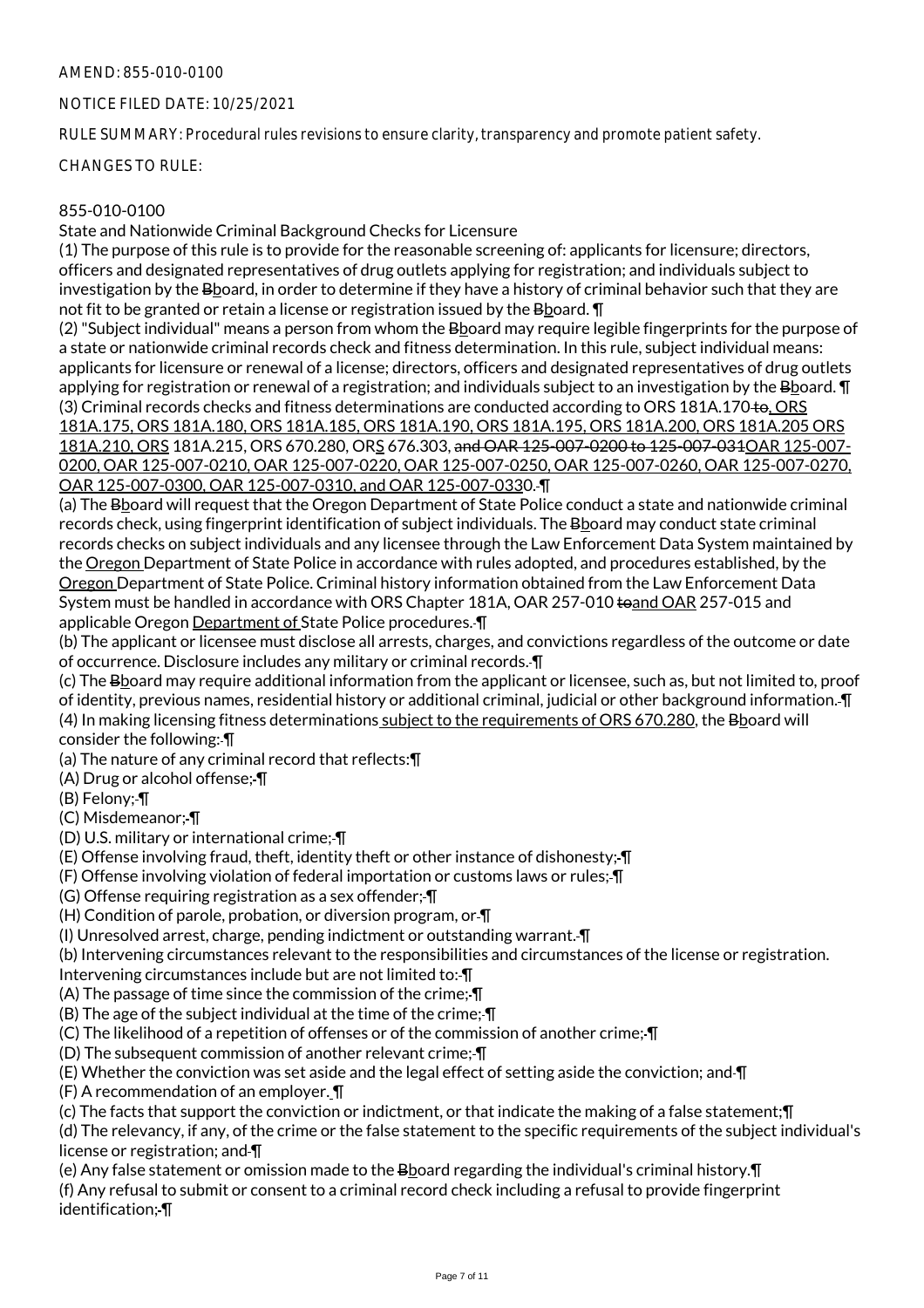(g) Any other pertinent information obtained as part of an investigation. ¶

(h) The Bboard shall must evaluate a crime or offense on the basis of the law of the jurisdiction in which the crime or offense occurred. ¶

(i) The following are examples of crimes likely to result in denial unless there are significant mitigating circumstances: ¶

(A) Aggravated murder; ¶

(B) Murder; ¶

 $(C)$  Rape  $I$ ;- $\P$ 

(D) Sodomy I; ¶

(E) Unlawful sexual penetration I; ¶

(F) Sexual abuse I ¶

(j) Under no circumstances shallmust an applicant be denied under these rules because of a juvenile record that has been expunged or set aside pursuant to ORS 419A.260 to and ORS 419A.262. IT

(k) Under no circumstances shallmust an applicant be denied under these rules due to the existence or contents of an adult record that has been set aside pursuant to ORS 137.225. ¶

(5) Criminal offender information is confidential. Dissemination of information received under this rule may only be made to people with a demonstrated and legitimate need to know the information. When the information is part of the investigation of an applicant or licensee, it is confidential pursuant to ORS 676.175. Any fingerprint cards used to conduct a check shallmust be destroyed by either the Federal Bureau of Investigation or the Oregon Department of State Police as specified in ORS 181A.195. ¶

(6) The Bboard will permit the subject individual for whom a fingerprint-based criminal records check was conducted to inspect the individual's own state and national criminal offender records and, if requested by the subject individual, provide the individual with a copy of the individual's own state and national criminal offender records. ¶

(7) If an applicant, licensee or registrant is denied a license, they are entitled to a contested case hearing pursuant to ORS 183.413 to 470 and in accordance with OAR 855-001-0005 to , ORS 183.415, ORS 183.417, ORS 183.425, ORS 183.430, ORS 183.435, ORS 183.440, ORS 183.445, ORS 183.450, ORS 183.452, ORS 183.453, ORS 183.457, ORS 183.458, ORS 183.459, ORS 183.460, ORS 183.462, ORS 183.464, and ORS 183.470 and in accordance with OAR 855-001-0005, OAR 855-001-0012, OAR 855-001-0016, and OAR 855-001-0017. ¶ (8) A challenge to the accuracy or completeness of information provided by the Oregon Department of State Police, Federal Bureau of Investigation and agencies reporting information must be made through the Oregon Department of State Police, Federal Bureau of Investigation or reporting agency and not through the contested case process. ¶

(9) Request for re-evaluation following correction. If the subject individual successfully contests the accuracy or completeness of information provided by the Oregon Department of State Police, the Federal Bureau of Investigation or other agency reporting information to the Bboard, the Bboard will conduct a new criminal history check and re-evaluate the criminal history upon submission of a new criminal history request form. ¶ (10) The applicant or licensee must pay a criminal records check fee for the actual cost of acquiring and furnishing the criminal offender information.

Statutory/Other Authority: ORS 676.303, ORS 689.205, ORS 181A.195

Statutes/Other Implemented: ORS 676.303, ORS 181A.195, ORS 181A.170, ORS 181A.215, ORS 676.175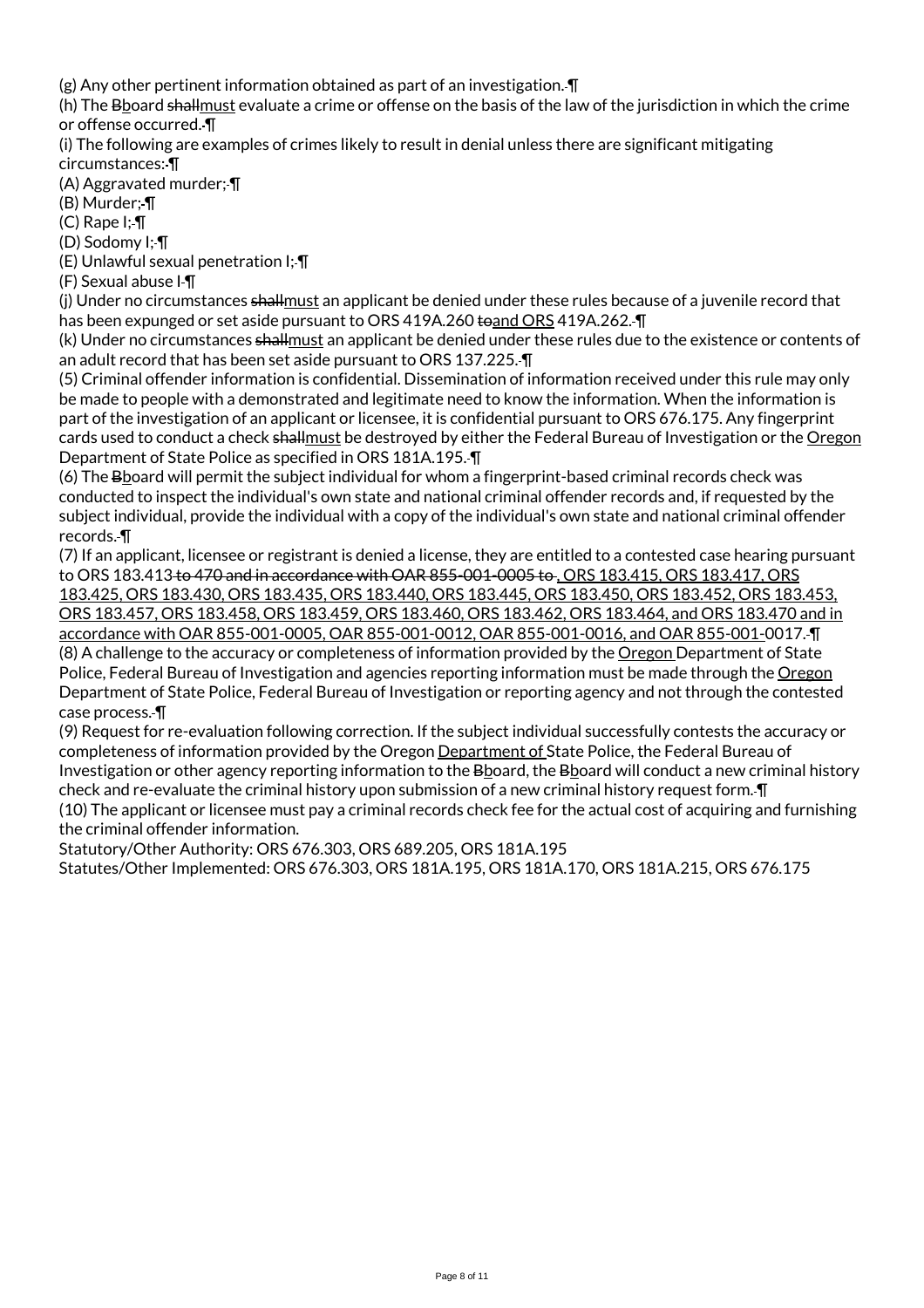NOTICE FILED DATE: 10/25/2021

RULE SUMMARY: Procedural rules revisions to ensure clarity, transparency and promote patient safety.

CHANGES TO RULE:

## 855-010-0110

State and Nationwide Criminal Background Checks for Employees, Volunteers and Employment Applicants (1) The Bboard requires a criminal records check and fitness determination for Bboard employees, volunteers or applicants for employment with the Bboard.¶

(2) Criminal records checks and fitness determinations are conducted pursuant to ORS 181A.170 to 181A.215 and OAR 125-007-0200 to, ORS 181A.175, ORS 181A.180, ORS 181A.185, ORS 181A.190, ORS 181A.195, ORS 181A.200, ORS 181A.205 ORS 181A.210, ORS 125-181A.215 and OAR 125-007-0200, OAR 125-007-0210, OAR 125-007-0220, OAR 125-007-0250, OAR 125-007-0260, OAR 125-007-0270, OAR 125-007-0300, and OAR 125-007-0310. ¶

(a) To complete the criminal records check and fitness determination, the Bboard may require additional information from the employee, volunteer or applicant, such as, but not limited to, proof of identity or additional criminal, judicial or other background information. ¶

(b) If the employee, volunteer or applicant has potentially disqualifying criminal offender information, the Bhoard will consider factors listed in ORS 181A.195 before making a fitness determination.¶

(c) An approved fitness determination does not guarantee employment.¶

(d) An incomplete fitness determination does not entitle the employee, volunteer or applicant the right to appeal under OAR 125-007-0300.¶

(3) Pursuant to ORS 181A.195, and OAR 125-007-0310, information obtained in the criminal records check is confidential and will not be disseminated by the Bboard except to persons with a demonstrated and legitimate need to know the information.

Statutory/Other Authority: ORS 676.303, ORS 689.205, ORS 181A.195

Statutes/Other Implemented: ORS 181A.195, ORS 181A.170, ORS 181A.215, ORS 676.303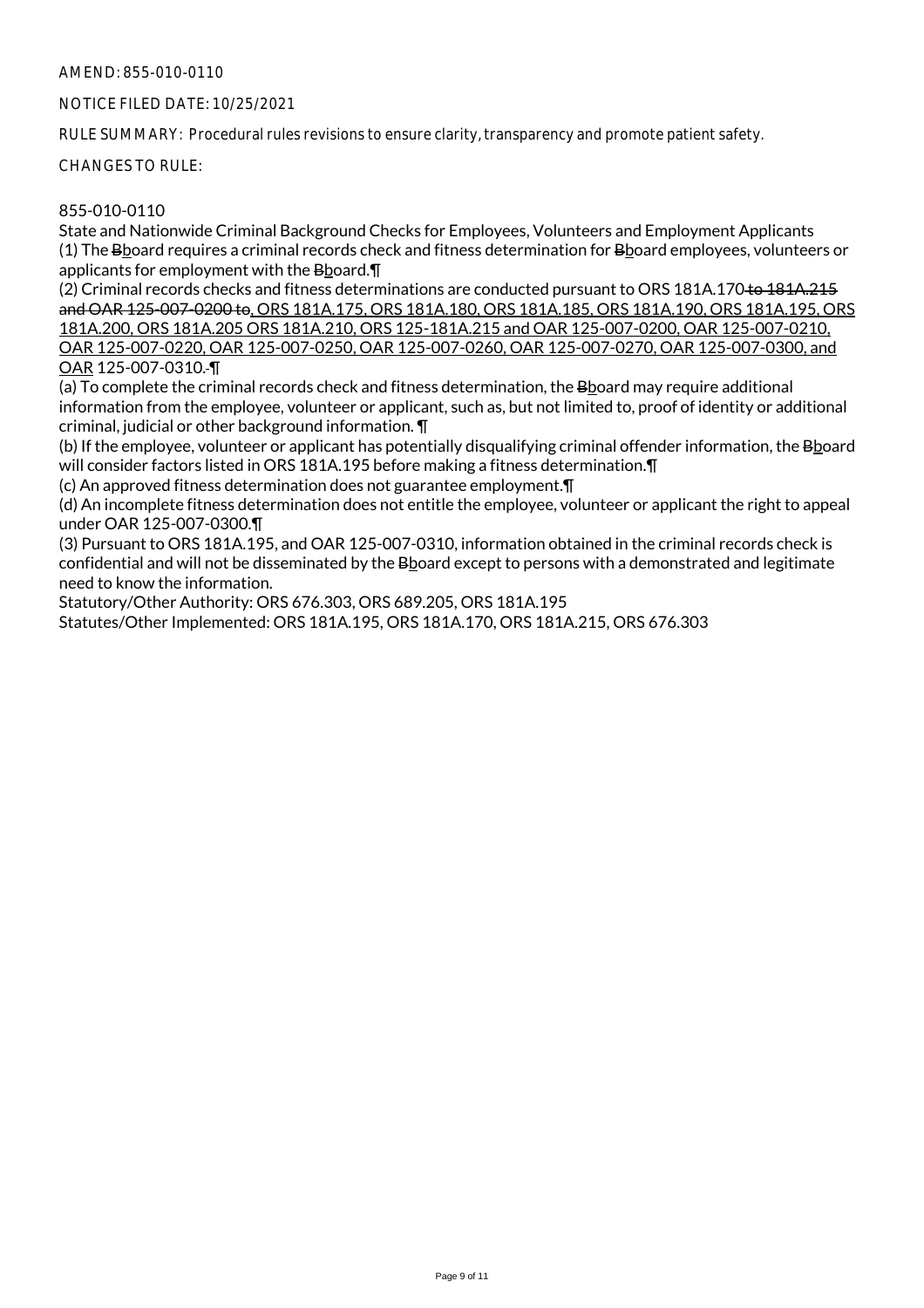## NOTICE FILED DATE: 10/25/2021

RULE SUMMARY: Procedural rules revisions to ensure clarity, transparency and promote patient safety.

CHANGES TO RULE:

## 855-010-0120

Criminal Background Checks - FeesCosts

The applicant or licensee must pay a criminal records check fee for the actualthe board the cost of acquiring and furnishing the criminal offender information. The feeamount will not exceed the cost to the Bboard to obtain such information on behalf of the applicant or licensee, including fees charged to the Bboard by the OSP and the FBIregon Department of State Police and the Federal Bureau of Investigation.

Statutory/Other Authority: ORS 676.303, ORS 689.205

Statutes/Other Implemented: ORS 676.303, ORS 181A.195, ORS 689.207